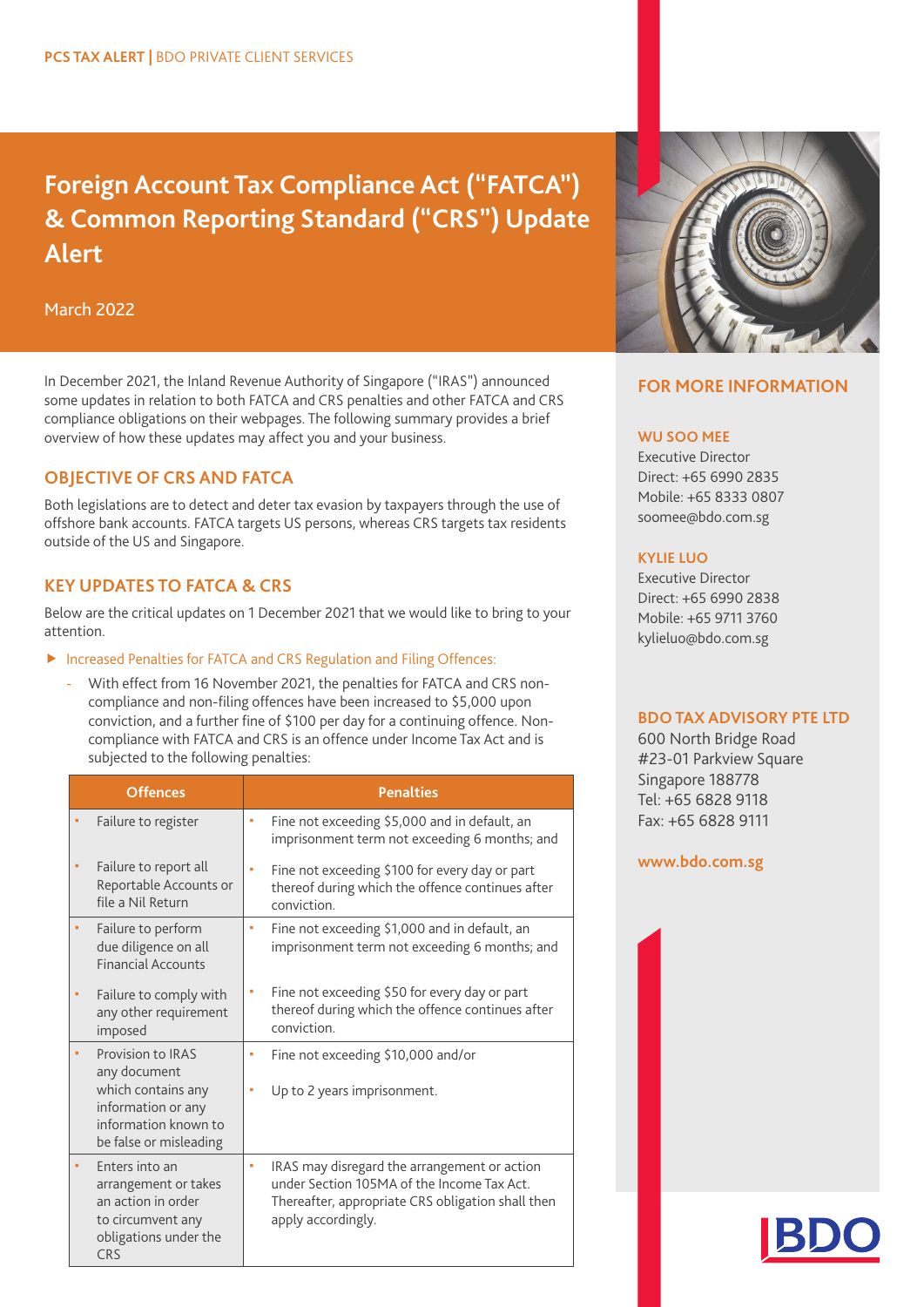- Voluntary Disclosure of Errors and Reporting of Non-Compliance:
	- IRAS understands that Reporting SGFIs may occasionally make errors in their FATCA and CRS obligations. IRAS recognises Reporting SGFIs that come forward voluntarily with respect to errors in their FATCA and CRS obligations and would work closely with the Reporting SGFIs to support them in meeting their obligations.
	- IRAS encourages reporting of any potential non-compliance that any person is aware of, including the use of abusive schemes to avoid reporting under the FATCA and CRS regulations or intentional provision of false reporting to IRAS. There is a dedicated channel where such reports on FATCA and CRS non-compliance can be made to IRAS. Information provided may be on an anonymous basis.

#### *Our Commentary:*

Whilst FATCA and CRS legislation has been in existence in most jurisdictions for the past four years or more, it remains as important now as it did when it was first introduced.

On 23 July 2019, the Inland Revenue Authority of Singapore (IRAS) published the first edition of its CRS Compliance Guidelines to assist Financial Institutions ("FI") in Singapore to comply with their CRS compliance obligations. Following the release of the CRS Compliance Guideline, IRAS has been and still is conducting risk reviews on Reporting Singaporean FIs ("Reporting SGFIs") and those entities not registered as Reporting SGFIs.

The nature and intensity of IRAS' CRS compliance reviews will depend on IRAS' assessment of the certain risk factors. This can range from a desk-based review such as completing questionnaires and responding to specific queries provided by IRAS, to an on-site review where IRAS will visit your office premise, conduct a review of your processes and documentation, and interview with the relevant personnel.

We expect the number of risk reviews by IRAS to increase as COVID-19 situation improves and a shift from CRS filings to the compliance reviews in line with these updates on increased penalties for non-compliance.

## **YOUR NEXT STEPS**

All clients and SGFIs are strongly encouraged to ensure that:

- all your entities/companies' have been assigned an appropriate FATCA and CRS entity classification;
- there is sufficient documentation (e.g. a memo from external consultant) to support the FATCA and CRS entity classification;
- the entity has been registered and filed their FATCA and CRS returns annually if identified to be a Reporting SGFI; and
- proper processes and procedures are in place to demonstrate your compliance with due diligence and reporting obligations as a Reporting SGFI.

## **HOW CAN BDO HELP?**

We have a dedicated and experienced team that has a deep understanding of FATCA and CRS regulations. We will work with you to make your FATCA & CRS compliance journey as easy as possible for your organisation.

We have also developed a systematic and comprehensive review approach which allows BDO professionals to deliver an efficient, time and cost-saving assessment and minimize any disruption to your business activities.